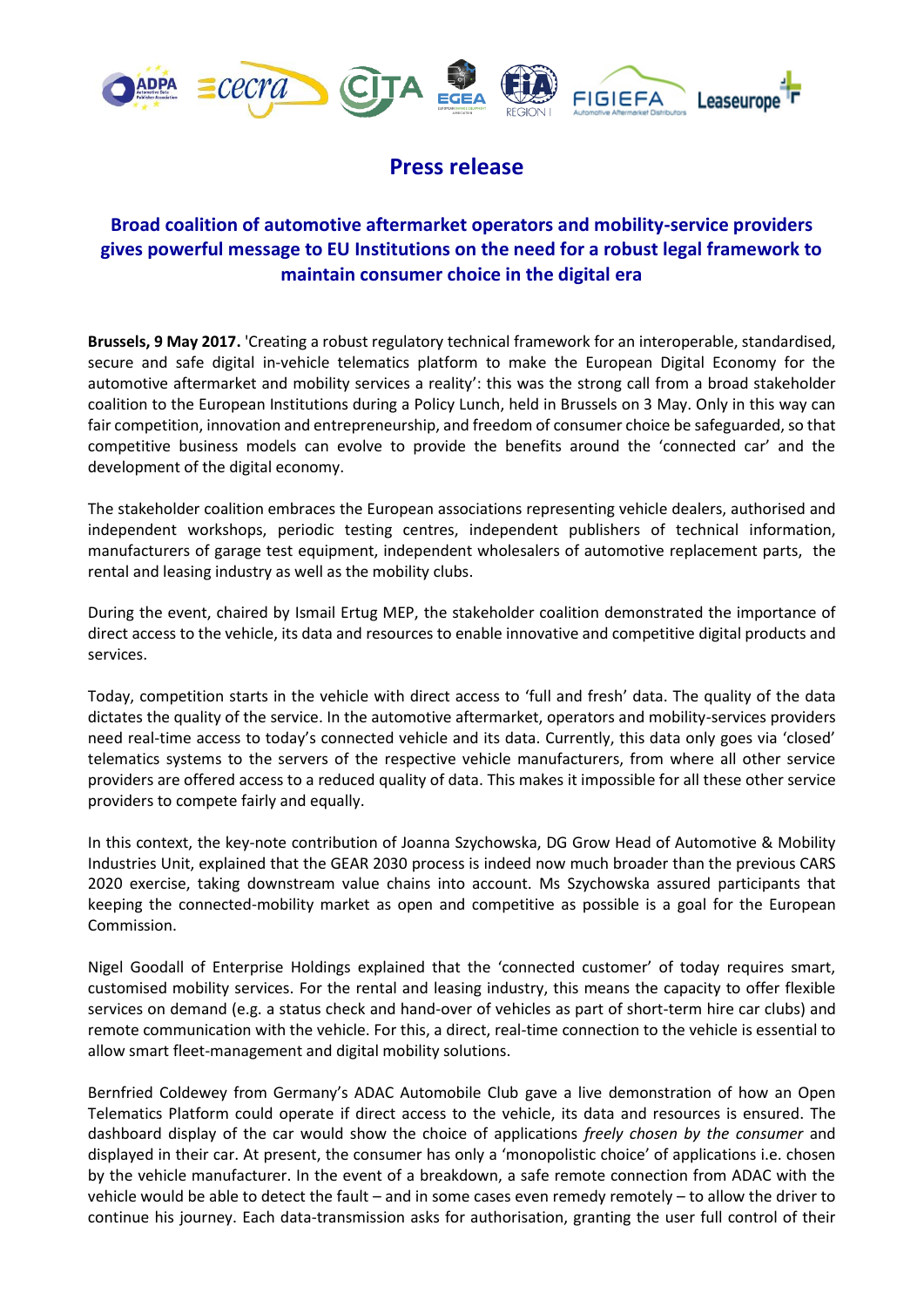data. Bernfried Coldewey concluded that this service would not be possible with the vehicle manufacturers' so-called 'Extended Vehicle', currently proposed by the vehicle manufacturers as the solution for third-party data access.

The Open Interoperable Telematics Platform would, of course, be as secure, if not more so, than the current system that exchanges data with the vehicle manufacturers' servers. Markus Bartsch of TÜViT presented the robust and proven security case for third-party access to standardised and interoperable platforms, to clearly support this important point.

Professor Michael Matoni from the Technical University of Cologne presented the first results of a study on the effects of the 'Extended Vehicle' on the automotive aftermarket between now and 2030. For the current 1.9 million workshop-employees, between 566.000 and 833.000 could lose their job in the many SMEs that provide valuable customer services, especially in rural areas.

Speakers stressed that safe and secure technical solutions clearly exist to provide an interoperable in-vehicle telematics platform, but that EU legislation is needed to ensure that new innovative and competitive databased business models can develop to deliver consumer choice and innovation in the digital era.



**ADPA** – the European Independent Data Publishers Association aims to ensure fair access to automotive data and information and to provide competitive framework conditions for independent data publishers. This will allow the publishers to be able to design and provide competitive, innovative and multibrand products and services to operators of the automotive aftermarket. Contact: Laurence Eeckhout - EU Affairs Manager - [Laurence.eeckhout@adpa.eu](mailto:Laurence.eeckhout@adpa.eu) tel : +32. 2 761 95 16



**CECRA-** the European Council for Motor Trades and Repairs- is the European Federation representing the interests of the motor trade and repair businesses and European Dealer Councils on behalf of vehicle dealers for specific makes. Its main aim is to maintain a favourable European regulatory framework for the enterprises of motor trade and repair businesses it represents. Contact: Bernard Lycke – Director General – [Bernard.lycke@cecra.eu](mailto:Bernard.lycke@cecra.eu) – tel: +32 2 771 96 56.



**CITA** – the international association of public and private sector organisations actively practicing compulsory inspection of in-service motor vehicles and their trailers, or with responsibility for authorising and supervising inspection organisations.

Contact: Eduard Fernández – Executive Director – [secretariat@citainsp.org](mailto:secretariat@citainsp.org) – Tel: +32 2 469 06 70.



**EGEA**- the European Garage and test Equipment Association represents both manufacturers and importers of tools and equipment for the repair, servicing and technical inspection of vehicles, as an integral part of supporting the automotive industrial value chain. Its role is to ensure that its associations' members can provide the best equipment and service to the automotive aftermarket by striving to keep members up-to-date concerning new vehicle technologies, legislative and standardisation requirements and thus be competitive in the garage and test equipment supply, service and calibration industry." Contact: Eléonore van Haute – Secretary General – [Eleonore.vanhaute@egea-association.eu](mailto:Eleonore.vanhaute@egea-association.eu) – tel: +32 2 761 95 15.



The Fédération Internationale de l'Automobile (**FIA**) Region I is a consumer body representing European Mobility Clubs and their 37 million members. The FIA represents the interests of these members as motorists, riders, pedestrians and passengers. FIA Region I is working to ensure safe, affordable, clean and efficient mobility for all. Contact: Laurianne Krid – Policy Director – [lkrid@fia.com](mailto:lkrid@fia.com) – tel: +32 2 282 08 18.